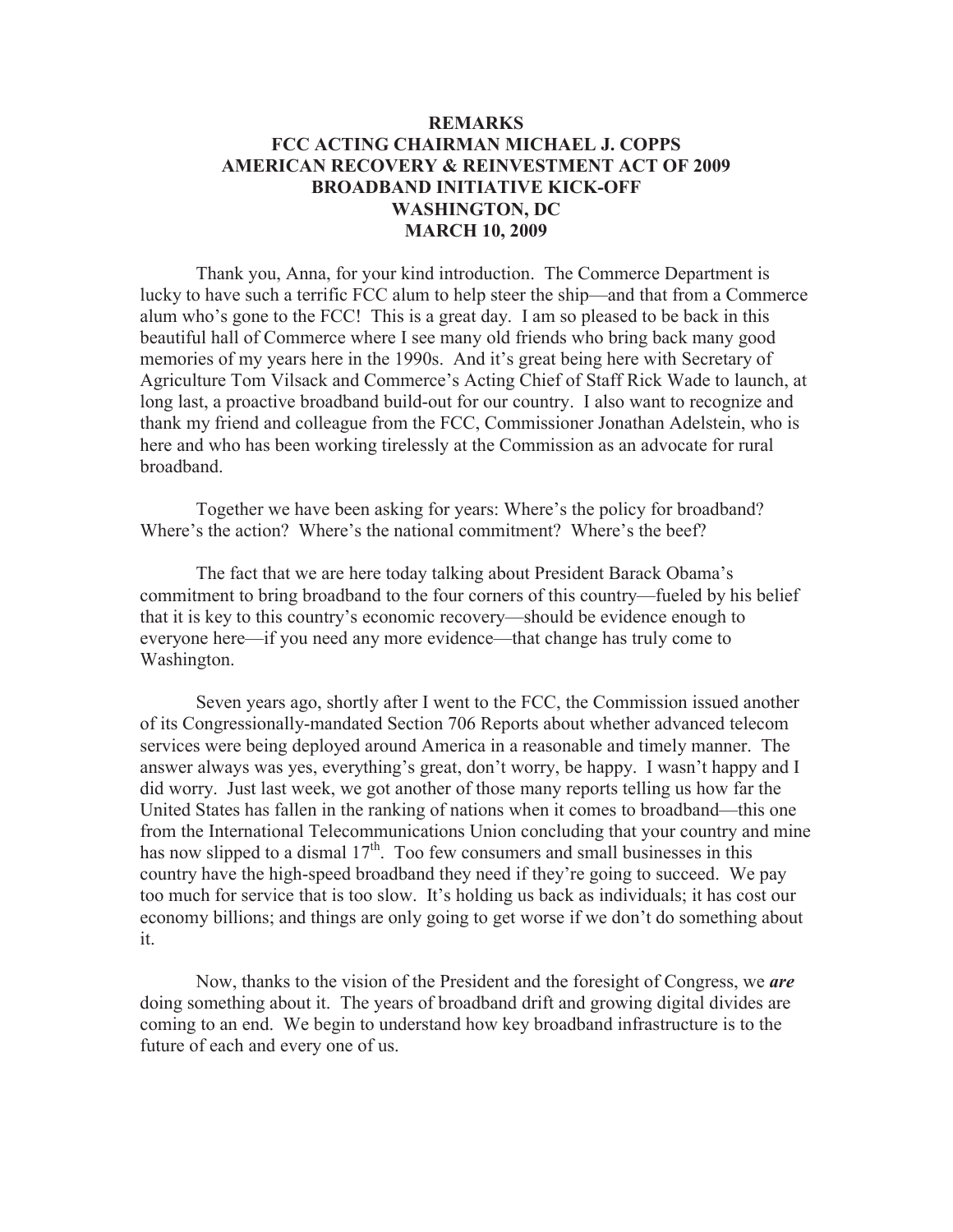Broadband is the central infrastructure challenge of our time. Earlier generations of Americans, going all the way back to the beginning, met and mastered their own great infrastructure challenges—they built roads and turnpikes and bridges to get settlers' produce to markets back east; they built regional and then vast transcontinental railroads to bind a burgeoning nation together; they put power lines and basic telephone service out to every hamlet in America; they built a great web of Interstate highways to deliver the mobility we all wanted. They did it by working together, innovative private enterprise encouraged by far-seeing public policy. But we forgot those lessons in how to build our country when it came to the roads and highways and bridges of the Twenty-first century—high-speed broadband. So we lost precious time. We lost golden opportunities. We short-changed our economy, our kids, ourselves. Well, today we say: "Enough." We mobilize and we begin to build.

And I am pleased that the recently-enacted and altogether historic Recovery and Reinvestment Act of 2009 gives the FCC an important role to play in turning our new national commitment into a workable national strategy. We are already hard at work on the job. It is my intention that at our next full Commission meeting, on April 8, we will kick-off an open, participatory, public process with a far-reaching Notice of Inquiry to marshal the data and expertise we need to make sure we meet our legislatively-mandated date of one year for presenting Congress and the American people a national broadband strategy worthy of the name. In doing so we will put the FCC in the position of having the hard data necessary to support sound policy-making for the future. And working with NTIA, we will have important new tools—like a national broadband map—to help us gauge how the efforts begun today are progressing.

This will be a truly inclusive process. It will have comprehensive private sector and public sector input. It will ask the tough questions that must be answered if we are to succeed. It will search out a myriad of traditional and non-traditional stakeholders who deserve to be heard: consumers, industry, labor, public interest organizations, local, state and federal government—all the agencies gathered here for openers, but very likely just about every other agency of government, too. Because the goal of our national strategy must be to bring value-laden, high-speed broadband to *all* our citizens, no matter who they are or where they live, rural or urban, affluent or needy, living in a comfortable condo or a not-so-comfortable tribal land, physically able or dealing with a disability. "All" must mean everyone.

And we will endeavor to ignore no sector of our national life. Stop to think about it for a moment. What doesn't broadband impact as we look to the future of America? Not just the basic ways we communicate with one another. But health care information technology and the need to computerize medical records. Better utilization of scarce energy resources through the use of smart grids. Higher education and the needs of schools, libraries and students as they gear up for the Twenty-first century. More efficient agriculture. Better housing. Public safety and cybersecurity. Education. The environment. Each of these presents its own questions and new opportunities which need to be examined as part of a national broadband plan.